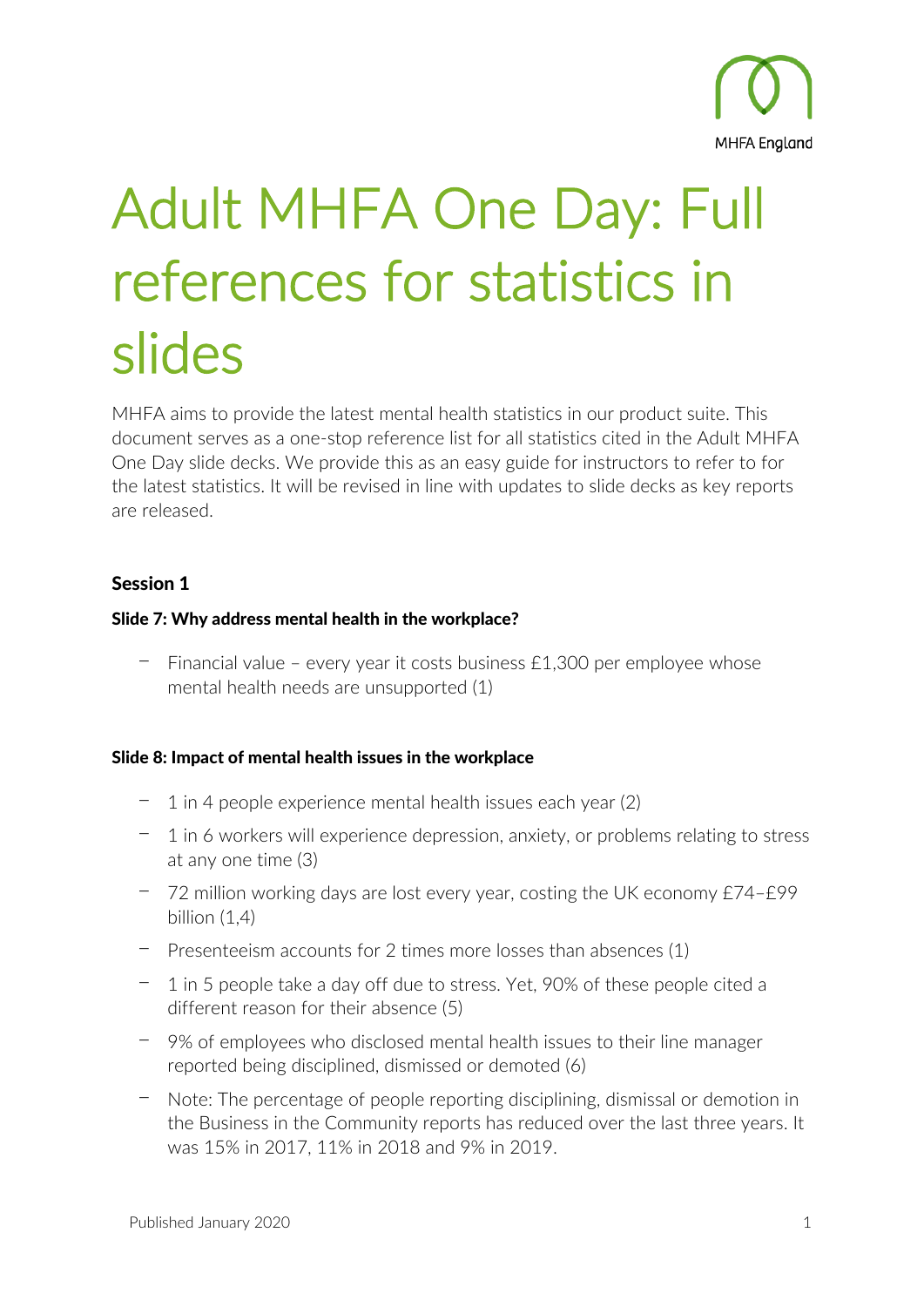

#### Slide 18: What is depression?

- ⎻ One of the leading causes of disability worldwide and a major contributor to suicide and coronary heart disease (7–9)
- ⎻ 24% of women and 13% of men in England are diagnosed with depression in their lifetime (10)

#### Slide 24: Alcohol, drugs and mental health

⎻ 30–50% of people with a severe mental illness also misuse substances and substantial numbers of people in contact with substance misuse services have mental illness (11–15)

## Session 2

#### Slide 4: Suicide statistics

- In 2018 there were 6,154 suicides in Great Britain. This equates to more than 16 people per day. It is estimated that 10—25 times that number attempt suicide (16,17)
- ⎻ Note: These statistics refer specifically to Great Britain. The figures were calculated using data from supplementary tables released as part of the ONS's Suicides in the UK: 2018 registrations report and adding together the 2018 suicide figures from England, Scotland and Wales. This was done to ensure that suicide statistics remained consistent and comparable across MHFA England's entire product portfolio.
- ⎻ Note: 2018 saw a change in the standard of proof used by coroners in England and Wales around ruling deaths as suicides. In England and Wales, all deaths caused by suicide are certified by a coroner. In July 2018, the standard of proof used by coroners to determine whether a death was caused by suicide was lowered to the "civil standard" (i.e., balance of probabilities), where previously a "criminal standard" was applied (i.e., beyond all reasonable doubt). The change does not affect Northern Ireland or Scotland. It is likely that lowering the standard of proof will result in an increased number of deaths recorded as suicide. It is not yet possible to establish whether the higher number of recorded suicide deaths are a result of this change. Further information is available from (16).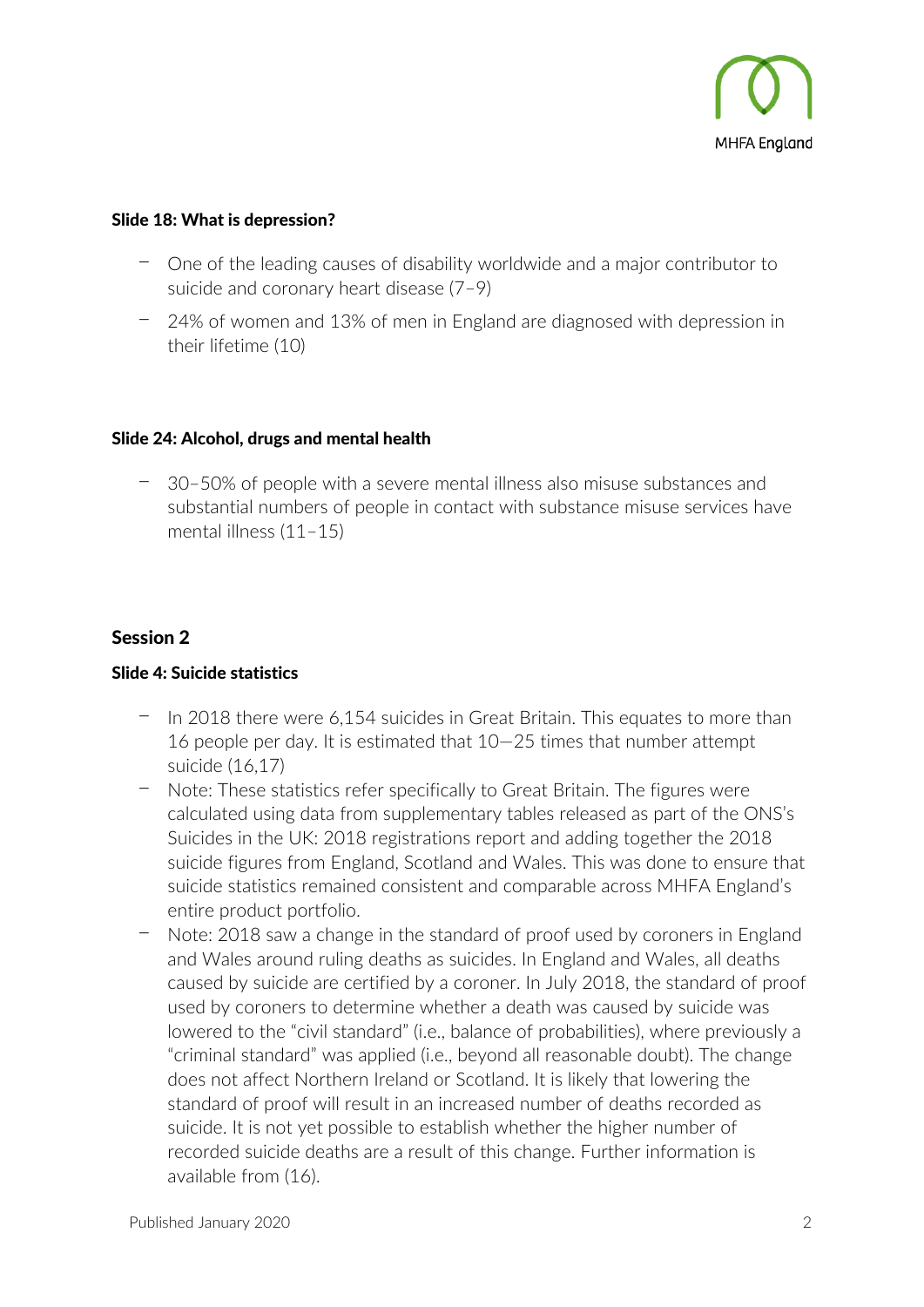

- ⎻ In GB, 1,784 people died in road traffic accidents in 2018 (18)
- More men die by suicide than women: 75% male and 25% female (16)
- Among the general population 20.6% of people have had suicidal thoughts at some time, 6.7% have attempted suicide and 7.3% have self-harmed (3)
- ⎻ People who identify as LGBT+ are more likely to attempt suicide than those who do not identify as LGBT+ (19-21)
- ⎻ 80—90% of people who attempt/die by suicide have a mental health condition, but not all are diagnosed (22,23)
- ⎻ Note: The best and most recently available evidence suggests that the figure is 80.8% overall (23). This research notes that this figure can vary. This depends on factors such as where the studies were conducted, which mental health conditions were examined, and how recently the study was published. Older studies tend to report higher figures, e.g. Arsenault-Lapierre and colleagues published research in 2004 which reports a figure of 87.3% (22). These studies are reviews of 'psychological autopsy studies' of suicide completers. The psychological autopsy method makes use of interviews with family members, medical records, and other relevant documents to assess whether the person who completed suicide had a mental health condition. Older studies estimated mood disorders were present in 30—90% of suicide cases (24).
- ⎻ 28% of people who complete suicide in England have been in contact with mental health services in the year before death (25)
- ⎻ Drug and alcohol misuse increase the risk of suicide attempts and completions (26–29)

# References

- 1. Centre for Mental Health. Mental health at work: The business costs ten years on [Internet]. 2017 [cited 2017 Oct 16]. Available from: https://www.centreformentalhealth.org.uk/publications/mental-health-workbusiness-costs-ten-years
- 2. Mental Health Taskforce NE. The Five Year Forward View for Mental Health [Internet]. 2016. Available from: https://www.england.nhs.uk/wpcontent/uploads/2016/02/Mental-Health-Taskforce-FYFV-final.pdf
- 3. McManus S, Bebbington P, Jenkins R, Brugha T. Mental health and wellbeing in England: Adult Psychiatric Morbidity Survey 2014 [Internet]. Leeds; 2016. Available from: http://content.digital.nhs.uk/catalogue/PUB21748/apms-2014 full-rpt.pdf
- 4. Stevenson D, Farmer P. Thriving at work: The Independent Review of Mental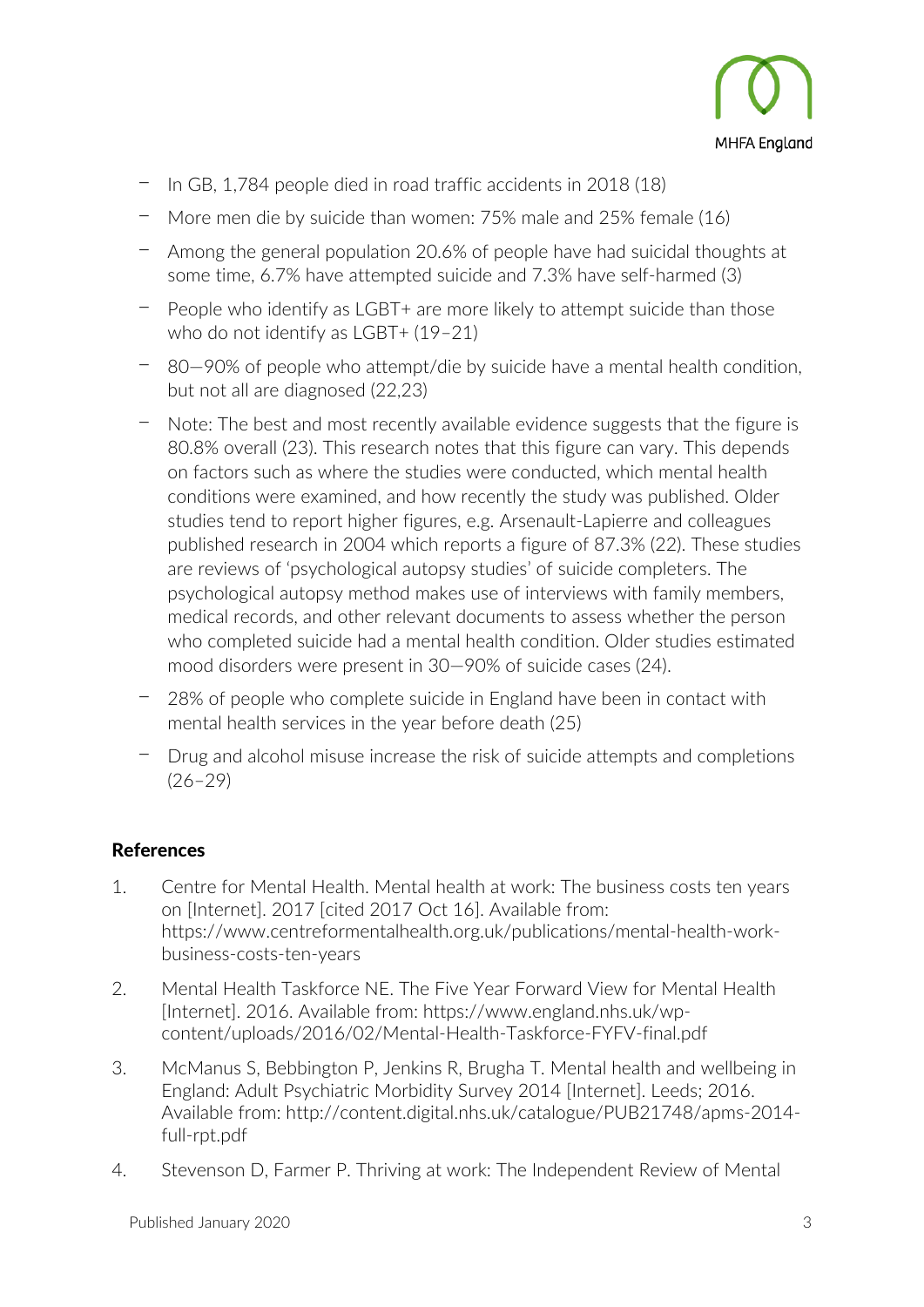

Health and Employers [Internet]. 2017 [cited 2017 Nov 22]. Available from: https://www.gov.uk/government/publications/thriving-at-work-a-review-ofmental-health-and-employers

- 5. Mind. Work is biggest cause of stress in people's lives [Internet]. 2013. Available from: http://www.mind.org.uk/news-campaigns/news/work-is-biggest-cause-ofstress-in-peoples-lives/#.WEgzUuaLSUl
- 6. Business in the Community. Mental Health at Work 2019: Time To Take Ownership [Internet]. 2019. Available from: https://www.bitc.org.uk/report/mental-health-at-work-2019-time-to-takeownership/
- 7. Chesney E, Goodwin GM, Fazel S. Risks of all-cause and suicide mortality in mental disorders: a meta-review. World Psychiatry [Internet]. 2014 Jun 1 [cited 2017 Jul 10];13(2):153–60. Available from: http://doi.wiley.com/10.1002/wps.20128
- 8. Correll CU, Solmi M, Veronese N, Bortolato B, Rosson S, Santonastaso P, et al. Prevalence, incidence and mortality from cardiovascular disease in patients with pooled and specific severe mental illness: a large-scale meta-analysis of 3,211,768 patients and 113,383,368 controls. World Psychiatry [Internet]. 2017 Jun 1 [cited 2018 Apr 24];16(2):163–80. Available from: http://doi.wiley.com/10.1002/wps.20420
- 9. Global Burden of Disease 2017 Disease and Injury Incidence and Prevalence Collaborators. Global, regional, and national incidence, prevalence, and years lived with disability for 354 diseases and injuries for 195 countries and territories, 1990-2017: A systematic analysis for the Global Burden of Disease Study 2017. Lancet [Internet]. 2018 Nov 10 [cited 2020 Jan 7];392(10159):1789–858. Available from: https://www.thelancet.com/journals/lancet/article/PIIS0140-6736(18)32279- 7/fulltext
- 10. Craig R, Fuller E, Mindell J (Eds). Health Survey for England 2014: Health, social care and lifestyles [Internet]. 2015. Available from: http://content.digital.nhs.uk/catalogue/PUB19295
- 11. Hall W, Degenhardt L, Teesson M. Reprint of "Understanding comorbidity between substance use, anxiety and affective disorders: Broadening the research base." Addict Behav [Internet]. 2009 [cited 2016 Dec 1];34(10):795–9. Available from: http://www.ncbi.nlm.nih.gov/pubmed/19386422
- 12. Lai HMX, Cleary M, Sitharthan T, Hunt GE. Prevalence of comorbid substance use, anxiety and mood disorders in epidemiological surveys, 1990-2014: A systematic review and meta-analysis. Drug Alcohol Depend [Internet]. 2015 Sep 1 [cited 2016 Dec 1];154:1–13. Available from: http://www.ncbi.nlm.nih.gov/pubmed/26072219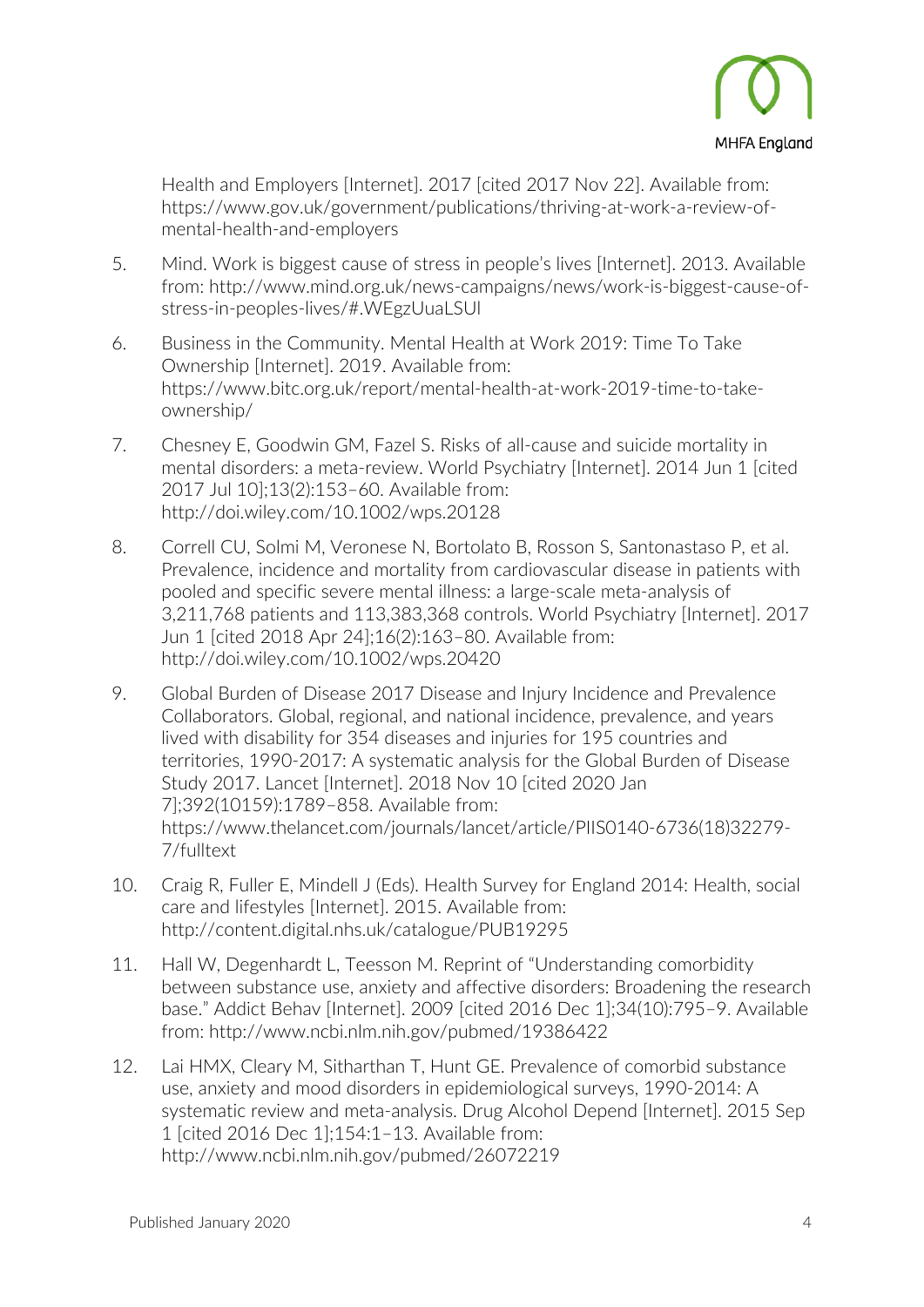

- 13. Charzynska K, Hyldager E, Baldacchino A, Greacen T, Henderson Z, Laijärvi H, et al. Comorbidity patterns in dual diagnosis across seven European sites. Eur J Psychiatry [Internet]. 2011 [cited 2016 Dec 1];25(4):179–91. Available from: http://scielo.isciii.es/scielo.php?script=sci\_arttext&pid=S0213- 61632011000400001
- 14. Weaver T, Madden P, Charles V, Stimson G, Renton A, Tyrer P, et al. Comorbidity of substance misuse and mental illness in community mental health and substance misuse services. Br J Psychiatry [Internet]. 2003 [cited 2016 Dec 1];183(4):304–13. Available from: https://www.cambridge.org/core/journals/the-british-journal-ofpsychiatry/article/comorbidity-of-substance-misuse-and-mental-illness-incommunity-mental-health-and-substance-misuseservices/42209DF8CE77D8854A1C717B8041DDB0
- 15. Torrens M, Mestre-Pintó J, Domingo-Salvany A, EMCDDA project group. Comorbidity of substance use and mental disorders in Europe [Internet]. Lisbon, Portugal; 2015 [cited 2018 Apr 24]. Available from: http://www.emcdda.europa.eu/publications/insights/comorbidity-substanceuse-mental-disorders-europe\_en
- 16. Office for National Statistics. Suicides in the UK: 2018 registrations [Internet]. 2019 [cited 2020 Jan 6]. Available from: https://www.ons.gov.uk/peoplepopulationandcommunity/birthsdeathsandmarria ges/deaths/bulletins/suicidesintheunitedkingdom/2018registrations
- 17. World Health Organization. Preventing Suicide: A Global Imperative [Internet]. 2014. Available from: http://apps.who.int/iris/bitstream/10665/131056/1/9789241564779\_eng.pdf
- 18. Department for Transport. Reported road casualties in Great Britain: 2018 annual report [Internet]. 2019. Available from: https://assets.publishing.service.gov.uk/government/uploads/system/uploads/at tachment\_data/file/834585/reported-road-casualties-annual-report-2018.pdf
- 19. Chakraborty A, McManus S, Brugha TS, Bebbington P, King M. Mental health of the non-heterosexual population of England. Br J Psychiatry [Internet]. 2011 Feb 2 [cited 2019 Jun 12];198(2):143–8. Available from: https://www.cambridge.org/core/product/identifier/S0007125000254184/typ e/journal\_article
- 20. King M, Semlyen J, Tai SS, Killaspy H, Osborn D, Popelyuk D, et al. A systematic review of mental disorder, suicide, and deliberate self harm in lesbian, gay and bisexual people. BMC Psychiatry [Internet]. 2008 Dec 18 [cited 2016 Dec 1];8(1):70. Available from: http://bmcpsychiatry.biomedcentral.com/articles/10.1186/1471-244X-8-70
- 21. Bailey L, J. Ellis S, McNeil J. Suicide risk in the UK trans population and the role of gender transition in decreasing suicidal ideation and suicide attempt. Ment